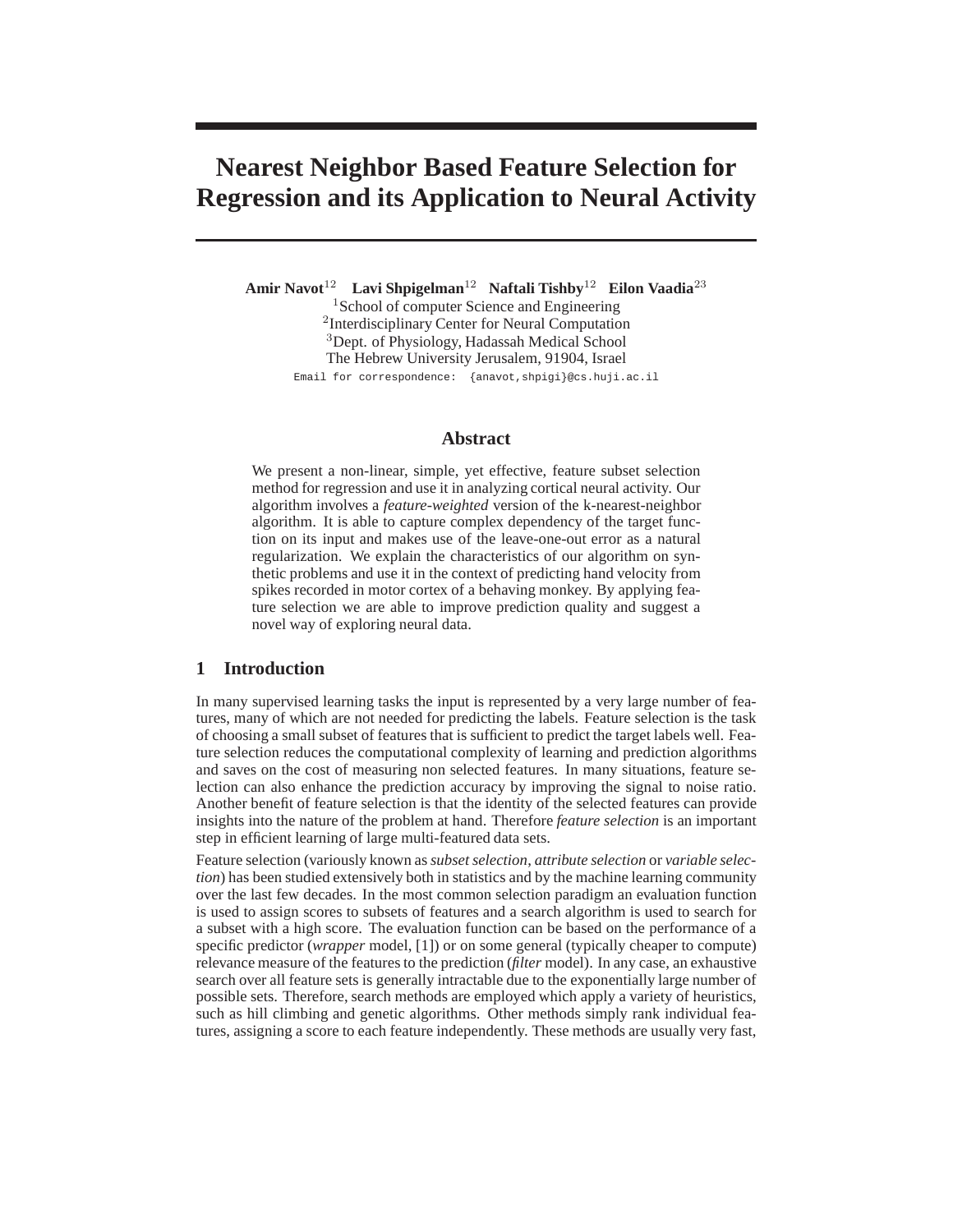but inevitably fail in situations where only a combined set of features is predictive of the target function. See [2] for a comprehensive overview of feature selection and [3] which discusses selection methods for *linear* regression.

A possible choice of evaluation function is the leave-one-out (LOO) mean square error (MSE) of the *k-Nearest-Neighbor* (kNN) estimator ([4, 5]). This evaluation function has the advantage that it both gives a good approximation of the expected generalization error and can be computed quickly. [6] used this criterion on small synthetic problems (up to 12 features). They searched for good subsets using *forward selection*, *backward elimination* and an algorithm (called *schemata)* that *races* feature sets against each other (eliminating poor sets, keeping the fittest) in order to find a subset with a good score. All these algorithms perform a local search by flipping one or more features at a time. Since the space is discrete the direction of improvement is found by trial and error, which slows the search and makes it impractical for large scale real world problems involving many features.

In this paper we develop a novel selection algorithm. We extend the LOO-kNN-MSE evaluation function to assign scores to *weight vectors* over the features, instead of just to feature subsets. This results in a smooth ("almost everywhere") function over a continuous domain, which allows us to compute the gradient analytically and to employ a stochastic gradient ascent to find a locally optimal weight vector. The resulting weights provide a ranking of the features, which we can then threshold in order to produce a subset. In this way we can apply an easy-to-compute, gradient directed search, without relearning of a regression model at each step but while employing a strong non-linear function estimate  $(kNN)$  that can capture complex dependency of the function on its features<sup>1</sup>.

Our motivation for developing this method is to address a major computational neuroscience question: which features of the neural code are relevant to the observed behavior. This is an important element of enabling interpretability of neural activity. Feature selection is a promising tool for this task. Here, we apply our feature selection method to the task of reconstructing hand movements from neural activity, which is one of the main challenges in implementing brain computer interfaces [8]. We look at neural population spike counts, recorded in motor cortex of a monkey while it performed hand movements and locate the most informative subset of neural features. We show that it is possible to improve prediction results by wisely selecting a subset of cortical units and their time lags, relative to the movement. Our algorithm, which considers feature subsets, outperforms methods that consider features on an individual basis, suggesting that complex dependency on a set of features exists in the code.

The remainder of the paper is organized as follows: we describe the problem setting in section 2. Our method is presented in section 3. Next, we demonstrate its ability to cope with a complicated dependency of the target function on groups of features using synthetic data (section 4). The results of applying our method to the hand movement reconstruction problem is presented in section 5.

# **2 Problem Setting**

First, let us introduce some notation. Vectors in  $\mathbb{R}^n$  are denoted by boldface small letters (e.g. x, w). Scalars are denoted by small letters (e.g. x, y). The i'th element of a vector x is denoted by  $x_i$ . Let  $f(\mathbf{x})$ ,  $f: \mathbb{R}^n \longrightarrow \mathbb{R}$  be a function that we wish to estimate. Given a set  $S \subset \mathbb{R}^n$ , the empiric *mean square error* (MSE) of an estimator  $\hat{f}$  for f is defined as  $MSE_S(\hat{f}) = \frac{1}{|S|} \sum_{\mathbf{x} \in S} (f(\mathbf{x}) - \hat{f}(\mathbf{x}))^2.$ 

<sup>&</sup>lt;sup>1</sup>The design of this algorithm was inspired by work done by Gilad-Bachrach et al.  $(7)$ ) which used a large margin based evaluation function to derive feature selection algorithms for classification.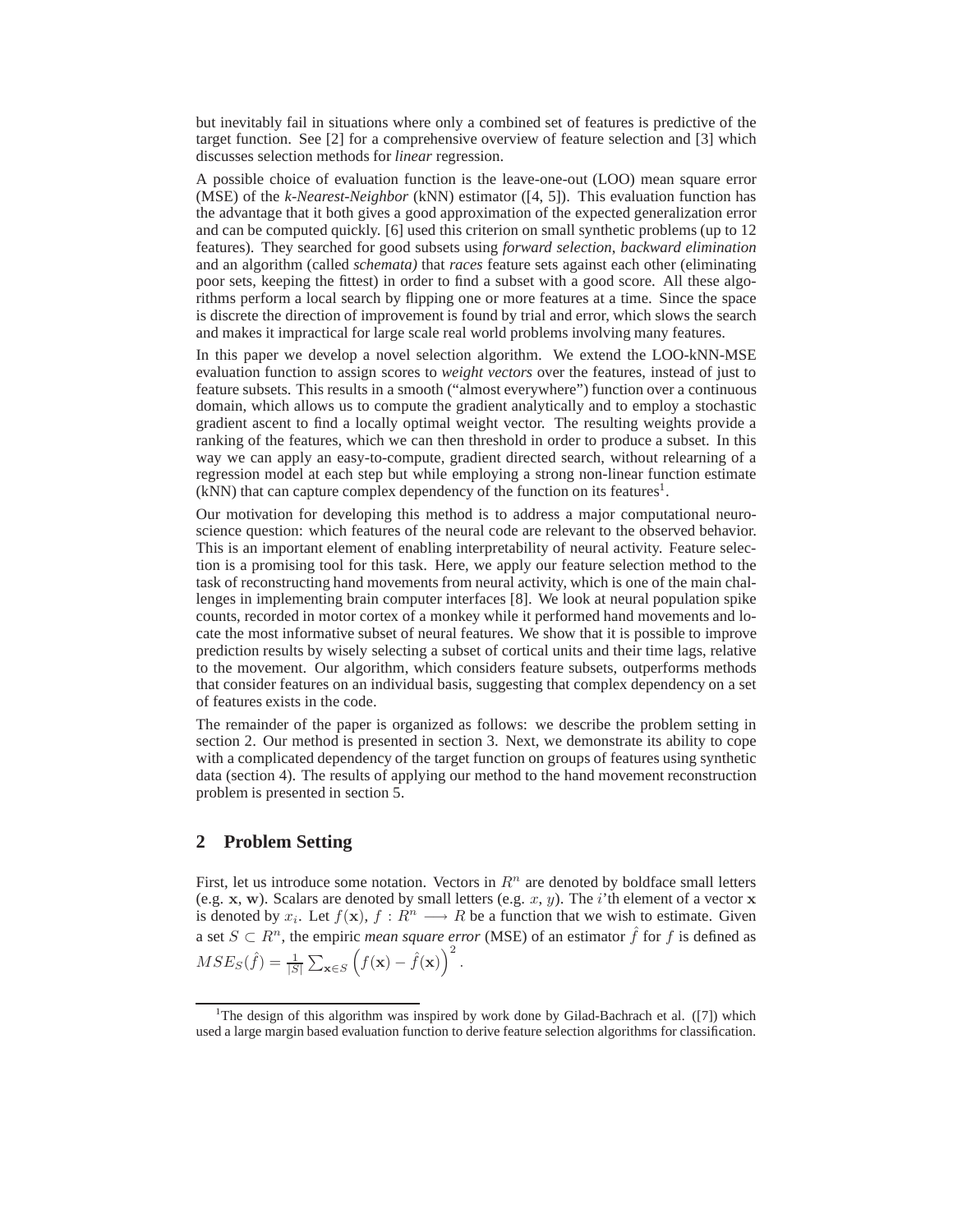**kNN Regression** *k-Nearest-Neighbor* (kNN) is a simple, intuitive and efficient way to estimate the value of an unknown function in a given point using its values in other (training) points. Let  $S = {\mathbf{x}_1, \dots, \mathbf{x}_m}$  be a set of training points. The kNN estimator is defined as the mean function value of the nearest neighbors:  $\hat{f}(\mathbf{x}) = \frac{1}{k} \sum_{\mathbf{x}' \in N(\mathbf{x})} f(x')$  where  $N(\mathbf{x}) \subset S$  is the set of k nearest points to x in S and k is a parameter([4, 5]). A softer version takes a *weighted* average, where the weight of each neighbor is proportional to its proximity. One specific way of doing this is

$$
\hat{f}(\mathbf{x}) = \frac{1}{Z} \sum_{\mathbf{x}' \in N(\mathbf{x})} f(\mathbf{x}') e^{-d(\mathbf{x}, \mathbf{x}')/\beta}
$$
(1)

where  $d(\mathbf{x}, \mathbf{x}') = ||\mathbf{x} - \mathbf{x}'||_2^2$  $\frac{2}{2}$  is the  $\ell_2$  norm,  $Z = \sum_{\mathbf{x}' \in N(\mathbf{x})} e^{-d(\mathbf{x}, \mathbf{x}')/\beta}$  is a normalization factor and  $\beta$  is a parameter. The soft kNN version will be used in the remainder of this paper. This regression method is a special form of *locally weighted regression* (See [5] for an overview of the literature on this subject.) It has the desirable property that no learning (other than storage of the training set) is required for the regression. Also note that the Gaussian Radial Basis Function has the form of a *kernel* ([9]) and can be replaced with any operator on two data points that decays as a function of the difference between them (e.g. kernel induced distances). As will be seen in the next section, we use the MSE of a modified kNN regressor to guide the search for a set of features  $F \subset \{1, \ldots n\}$  that achieves a low MSE. However, the MSE and the Gaussian kernel can be replaced by other loss measures and kernels (respectively) as long as they are differentiable almost everywhere.

### **3 The Feature Selection Algorithm**

In this section we present our selection algorithm called *RGS* (Regression, Gradient guided, feature Selection). It can be seen as a filter method for general regression algorithms or as a wrapper for estimation by the kNN algorithm.

Our goal is to find subsets of features that induce a small estimation error. As in most supervised learning problems, we wish to find subsets that induce a small generalization error, but since it is not known, we use an *evaluation function* on the training set. This evaluation function is defined not only for subsets but for any weight vector over the features. This is more general because a feature subset can be represented by a binary weight vector that assigns a value of one to features in the set and zero to the rest of the features.

For a given weights vector over the features  $\mathbf{w} \in \mathbb{R}^n$ , we consider the weighted squared  $\ell_2$ norm induced by w, defined as  $||z||_{\mathbf{w}}^2 = \sum_i z_i^2 w_i^2$ . Given a training set S, we denote by  $\hat{f}_{w}(x)$  the value assigned to x by a weighted kNN estimator, defined in equation 1, using the weighted squared  $\ell_2$ -norm as the distances  $d(\mathbf{x}, \mathbf{x}')$  and the nearest neighbors are found among the points of  $S$  excluding x. The evaluation function is defined as the negative (halved) square error of the weighted kNN estimator:

$$
e(\mathbf{w}) = -\frac{1}{2} \sum_{\mathbf{x} \in S} \left( f(\mathbf{x}) - \hat{f}_w(\mathbf{x}) \right)^2.
$$
 (2)

This evaluation function scores weight vectors  $(w)$ . A change of weights will cause a change in the distances and, possibly, the identity of each point's nearest neighbors, which will change the function estimates. A weight vector that induces a distance measure in which neighbors have similar labels would receive a high score. The mean,  $1/|S|$  is replaced with a  $1/2$  to ease later differentiation. Note that there is no explicit regularization term in  $e(w)$ . This is justified by the fact that for each point, the estimate of its function value does not include that point as part of the training set. Thus, equation 2 is a leave-oneout cross validation error. Clearly, it is impossible to go over all the weight vectors (or even over all the feature subsets), and therefore some search technique is required.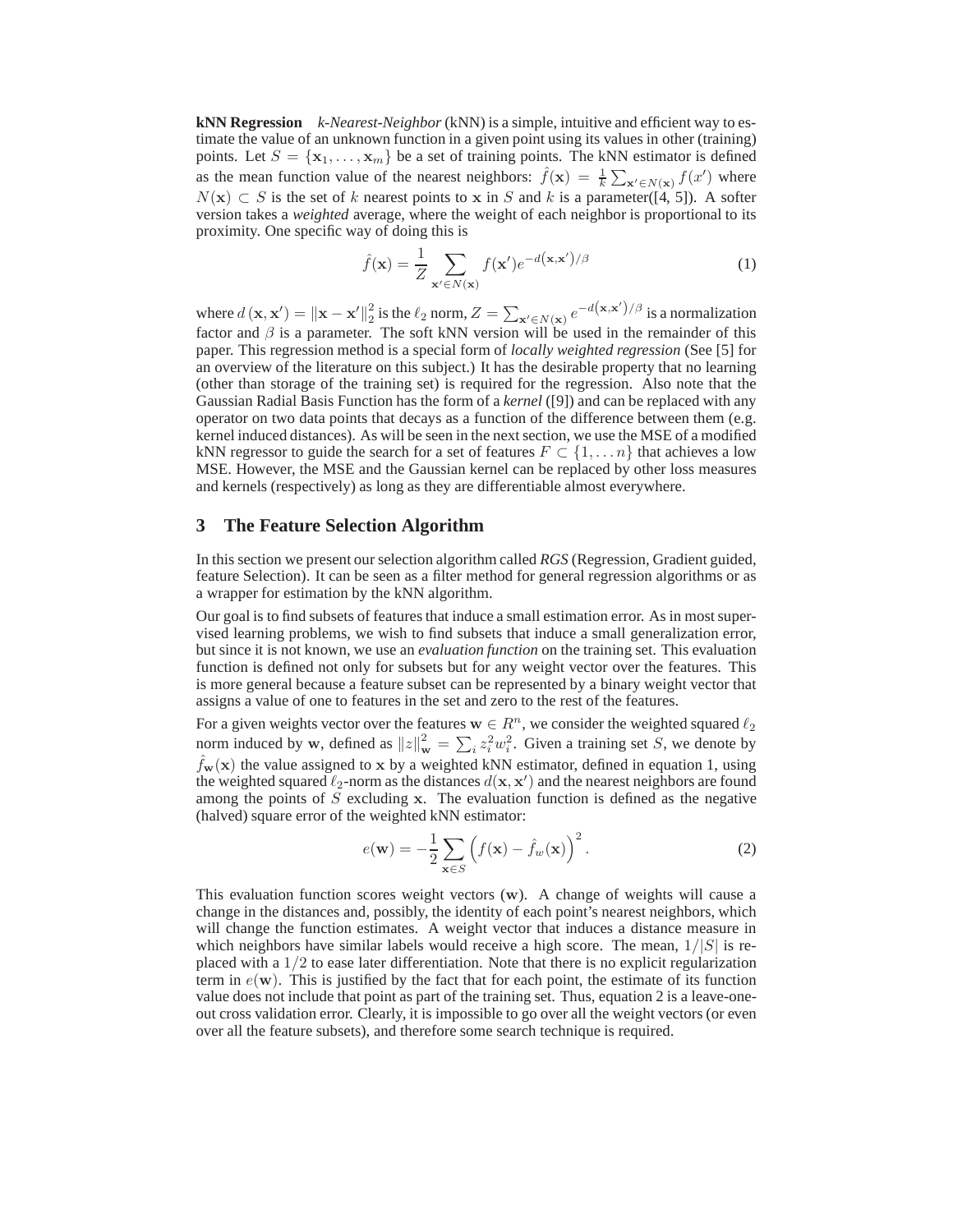## **Algorithm 1**  $RGS(S, k, \beta, T)$

1. initialize  $\mathbf{w} = (1, 1, \dots, 1)$ 

- 2. for  $t = 1...T$ 
	- (a) pick randomly an instance x from S
	- (b) calculate the gradient of  $e(\mathbf{w})$ :

$$
\nabla e(\mathbf{w}) = -\sum_{\mathbf{x} \in S} \left( f(\mathbf{x}) - \hat{f}_w(\mathbf{x}) \right) \nabla_{\mathbf{w}} \hat{f}_{\mathbf{w}}(\mathbf{x})
$$

$$
\nabla_{\mathbf{w}} \hat{f}_{\mathbf{w}}(\mathbf{x}) = \frac{-\frac{4}{\beta} \sum_{\mathbf{x''}, \mathbf{x'} \in N(\mathbf{x})} f(x'') a(x', x'') \mathbf{u}(x', x'')}{\sum_{\mathbf{x''}, \mathbf{x'} \in N(\mathbf{x})} a(x', x'')}
$$

where  $a(x', x'') = e^{-\left(||x - x'||_{\mathbf{w}}^2 + ||x - x''||_{\mathbf{w}}^2\right)/\beta}$ and  $\mathbf{u}(x', x'') \in R^n$  is a vector with  $u_i = w_i [(x_i - x'_i)^2 + (x_i - x''_i)^2]$ . (c)  $\mathbf{w} = \mathbf{w} + \eta_t \nabla e(\mathbf{w}) = \mathbf{w} \left( 1 + \eta_t \nabla_{\mathbf{w}} \hat{f}_{\mathbf{w}}(\mathbf{x}) \right)$  where  $\eta_t$  is a decay factor.

Our method finds a weight vector w that locally maximizes  $e(w)$  as defined in (2) and then uses a threshold in order to obtain a feature subset. The threshold can be set either by cross validation or by finding a natural cutoff in the weight values. However, we later show that using the distance measure induced by w in the regression stage compensates for taking too many features. Since  $e(w)$  is defined over a continuous domain and is smooth almost everywhere we can use gradient ascent in order to maximize it. *RGS* (algorithm 1) is a stochastic gradient ascent over  $e(w)$ . In each step the gradient is evaluated using one sample point and is added to the current weight vector. *RGS* considers the weights of all the features at the same time and thus it can handle dependency on a group of features. This is demonstrated in section 4. In this respect, it is superior to selection algorithms that scores each feature independently. It is also faster than methods that try to find a good subset directly by trial and error. Note, however, that convergence to global optima is not guaranteed and standard techniques to avoid local optima can be used.

The parameters of the algorithm are  $k$  (number of neighbors),  $\beta$  (Gaussian decay factor), T (number of iterations) and  $\{\eta_t\}_{t=1}^T$  (step size decay scheme). The value of k can be tuned by cross validation, however a proper choice of  $\beta$  can compensate for a k that is too large. It makes sense to tune  $\beta$  to a value that places most neighbors in an active zone of the Gaussian. In our experiments, we set  $\beta$  to half of the mean distance between points and their k neighbors. It usually makes sense to use  $\eta_t$  that decays over time to ensure convergence, however, on our data, convergence was also achieved with  $\eta_t = 1$ .

The computational complexity of *RGS* is  $\Theta(T N m)$  where T is the number of iterations, N is the number of features and m is the size of the training set S. This is correct for a naive implementation which finds the nearest neighbors and their distances from scratch at each step by measuring the distances between the current point to all the other points. RGS is basically an on line method which can be used in batch mode by running it in epochs on the training set. When it is run for only one epoch,  $T = m$  and the complexity is  $\Theta(m^2N)$ . Matlab code for this algorithm (and those that we compare with) is available at http://www.cs.huji.ac.il/labs/learning/code/fsr/

# **4 Testing on synthetic data**

The use of synthetic data, where we can control the importance of each feature, allows us to illustrate the properties of our algorithm. We compare our algorithm with other common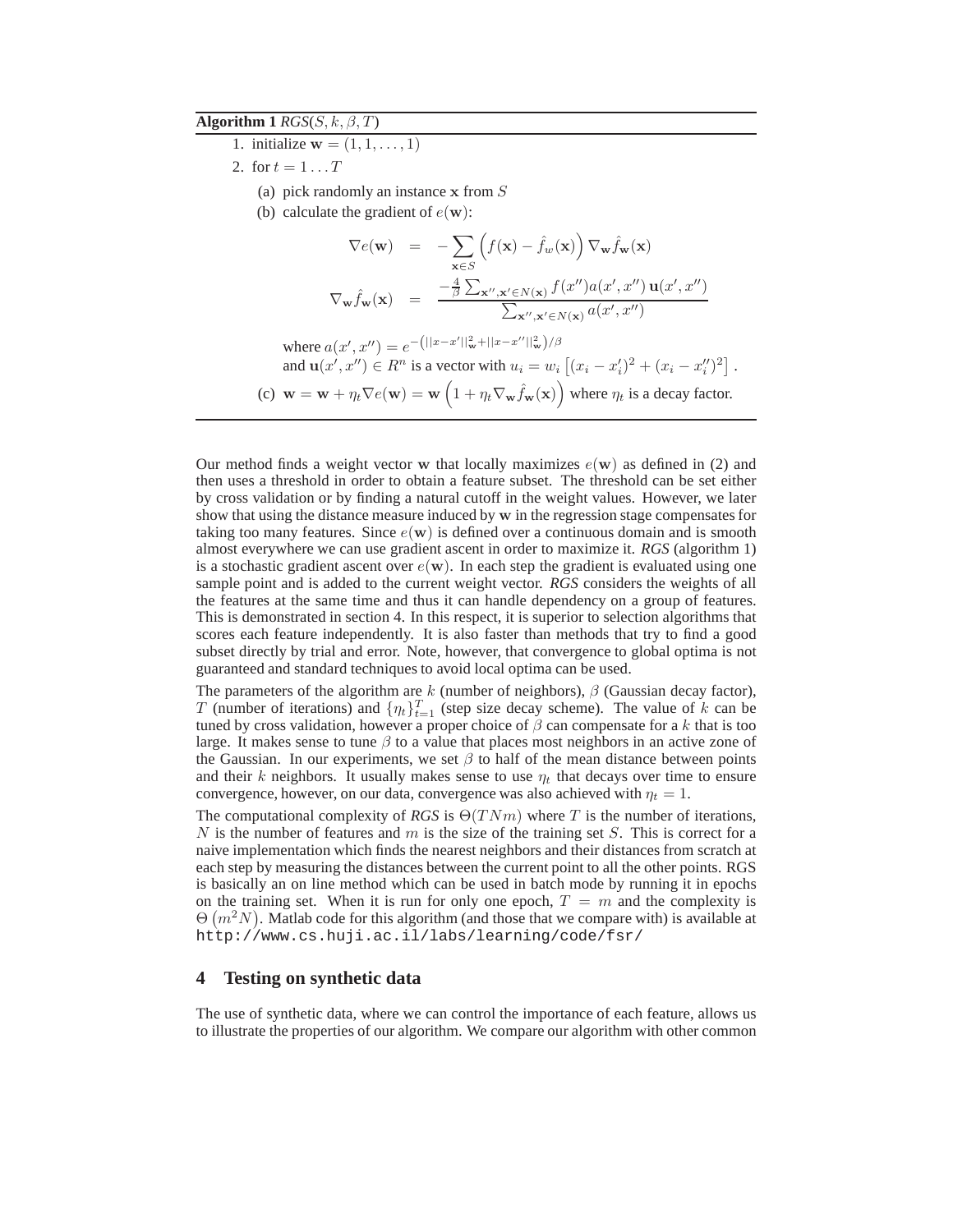

Figure 1: (a)-(d): Illustration of the four synthetic target functions. The plots shows the functions value as function of the first two features.  $(e)$ , $(f)$ : demonstration of the effect of feature selection on estimating the second function using kNN regression ( $k = 5$ ,  $\beta = 0.05$ ). (e) using both features ( $mse = 0.03$ ), (f) using the relevant feature only ( $mse = 0.004$ )

selection methods: *infoGain* [10], correlation coefficients (*corrcoef*) and *forward selection* (see [2]) . *infoGain* and *corrcoef* simply rank features according to the mutual information<sup>2</sup> or the correlation coefficient (respectively) between each feature and the labels (i.e. the target function value). Forward selection (*fwdSel*) is a greedy method in which features are iteratively added into a growing subset. In each step, the feature showing the greatest improvement (given the previously selected subset) is added. This is a search method that can be applied to any evaluation function and we use our criterion (equation 2 on feature subsets). This well known method has the advantages of considering feature subsets and that it can be used with non linear predictors. Another algorithm we compare with scores each feature independently using our evaluation function (2). This helps us in analyzing *RGS*, as it may help single out the respective contributions to performance of the properties of the evaluation function and the search method. We refer to this algorithm as *SKS* (Single feature, kNN regression, feature Selection)*.*

We look at four different target functions over  $R^{50}$ . The training sets include 20 to 100 points that were chosen randomly from the  $[-1, 1]^{50}$  cube. The target functions are given in the top row of figure 2 and are illustrated in figure 1(a-d). A random Gaussian noise with zero mean and a variance of 1/7 was added to the function value of the training points. Clearly, only the first feature is relevant for the first two target functions, and only the first two features are relevant for the last two target functions. Note also that the last function is a smoothed version of parity function learning and is considered hard for many feature selection algorithms [2].

First, to illustrate the importance of feature selection on regression quality we use kNN to estimate the second target function. Figure 1(e-f) shows the regression results for target (b), using either only the relevant feature or both the relevant and an irrelevant feature. The addition of one irrelevant feature degrades the MSE ten fold. Next, to demonstrate the capabilities of the various algorithms, we run them on each of the above problems with varying training set size. We measure their success by counting the number of times that the relevant features were assigned the highest rank (repeating the experiment 250 times by re-sampling the training set). Figure 2 presents success rate as function of training set size. We can see that all the algorithms succeeded on the first function which is monotonic and depends on one feature alone. *infoGain* and *corrcoef* fail on the second, non-monotonic function. The three kNN based algorithms succeed because they only depend on local properties of the target function. We see, however, that RGS needs a larger training set to achieve a high success rate. The third target function depends on two features but the dependency is simple as each of them alone is highly correlated with the function value. The fourth, XOR-like function exhibits a complicated dependency that requires consideration of the two relevant features simultaneously. *SKS* which considers features separately sees the effect of all other features as noise and, therefore, has only marginal success on the third

<sup>&</sup>lt;sup>2</sup> Feature and function values were "binarized" by comparing them to the median value.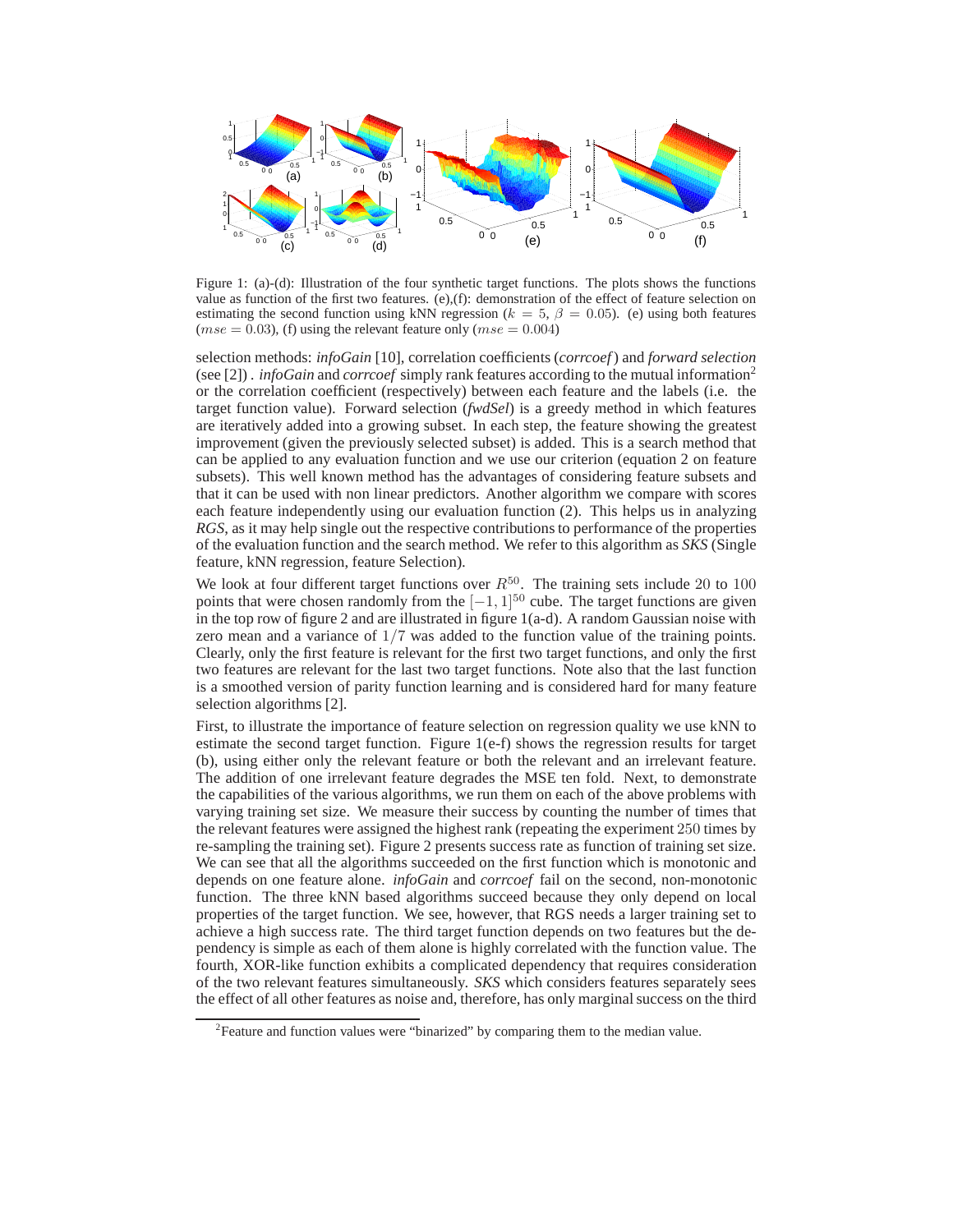

Figure 2: Success rate of the different algorithms on 4 synthetic regression tasks (averaged over 250 repetitions) as a function of the number of training examples. Success is measured by the percent of the repetitions in which the relevant feature(s) received first place(s).

function and fails on the fourth altogether. *RGS* and *fwdSel* apply different search methods. *fwdSel* considers subsets but can evaluate only one additional feature in each step, giving it some advantage over *RGS* on the third function but causing it to fail on the fourth. *RGS* takes a step in all features simultaneously. Only such an approach can succeed on the fourth function.

## **5 Hand Movements Reconstruction from Neural Activity**

To suggest an interpretation of neural coding we apply *RGS* and compare it with the alternatives presented in the previous section<sup>3</sup> on the hand movement reconstruction task. The data sets were collected while a monkey performed a planar center-out reaching task with one or both hands [11]. 16 electrodes, inserted daily into novel positions in primary motor cortex were used to detect and sort spikes in up to 64 channels (4 per electrode). Most of the channels detected isolated neuronal spikes by template matching. Some, however, had templates that were not tuned, producing spikes during only a fraction of the session. Others (about 25%) contained unused templates (resulting in a constant zero producing channel or, possibly, a few random spikes). The rest of the channels (one per electrode) produced spikes by threshold passing. We construct a labeled regression data set as follows. Each example corresponds to one time point in a trial. It consists of the spike counts that occurred in the 10 previous consecutive  $100ms$  long time bins from all 64 channels  $(64 \times 10 = 640$  features) and the label is the X or Y component of the instantaneous hand velocity. We analyze data collected over 8 days. Each data set has an average of 5050 examples collected during the movement periods of the successful trials.

In order to evaluate the different feature selection methods we separate the data into training and test sets. Each selection method is used to produce a ranking of the features. We then apply kNN (based on the training set) using different size groups of top ranking features to the test set. We use the resulting MSE (or correlation coefficient between true and estimated movement) as our measure of quality. To test the significance of the results we apply 5 fold cross validation and repeat the process 5 times on different permutations of the trial ordering. Figure 3 shows the average (over permutations, folds and velocity components) MSE as a function of the number of selected features on four of the different data sets (results on the rest are similar and omitted due to lack of space)<sup>4</sup> . It is clear that *RGS* achieves better results than the other methods throughout the range of feature numbers.

To test whether the performance of *RGS* was consistently better than the other methods we counted winning percentages (the percent of the times in which *RGS* achieved lower MSE than another algorithm) in all folds of all data sets and as a function of the number of

<sup>&</sup>lt;sup>3</sup>*fwdSel* was not applied due to its intractably high run time complexity. Note that its run time is at least  $r$  times that of  $RGS$  where  $r$  is the size of the optimal set and is longer in practice.

<sup>&</sup>lt;sup>4</sup>We use  $k = 50$  (approximately 1% of the data points).  $\beta$  is set automatically as described in section 3. These parameters were manually tuned for good kNN results and were not optimized for any of the feature selection algorithms. The number of epochs for *RGS* was set to 1 (i.e.  $T = m$ ).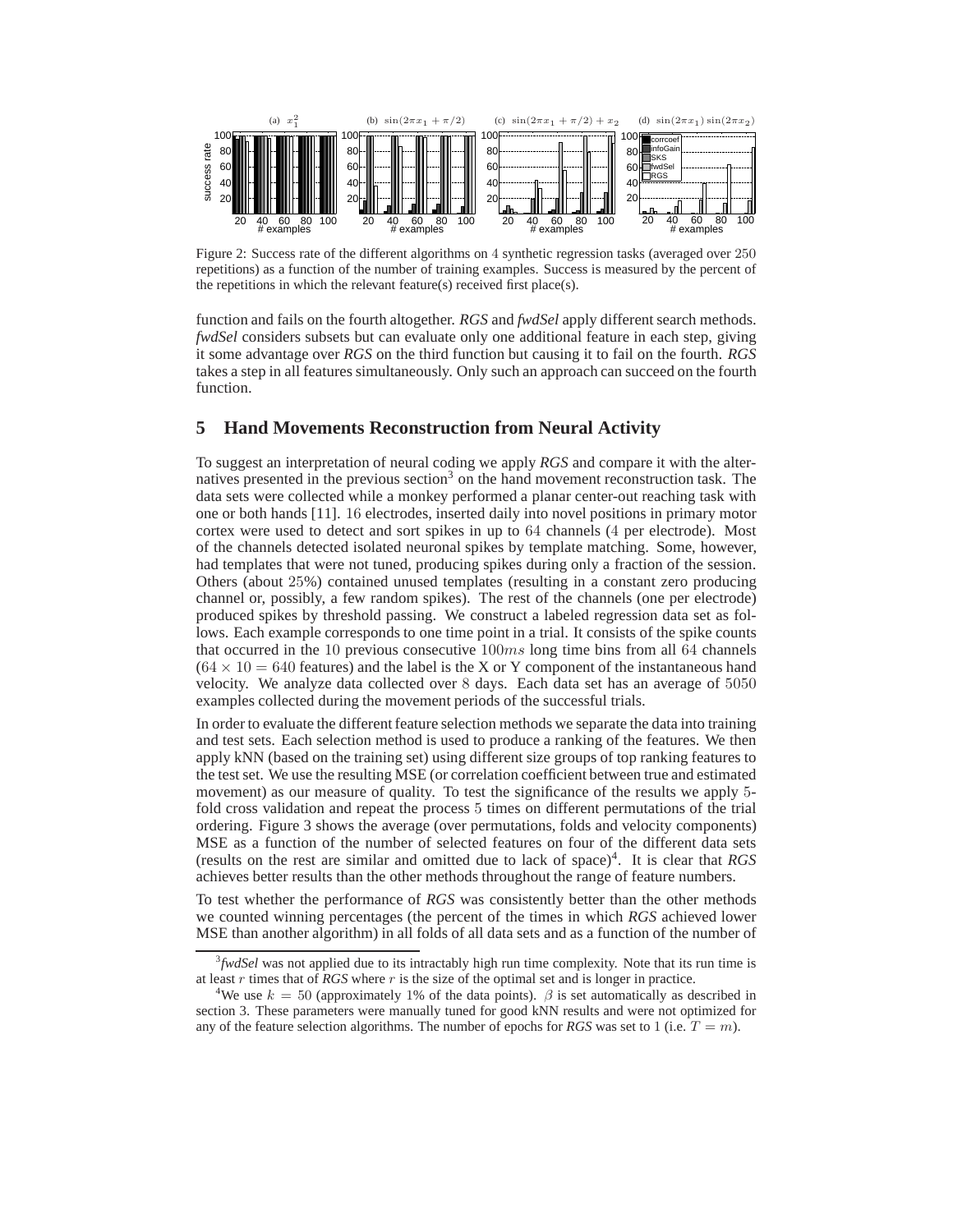

Figure 3: MSE results for the different feature selection methods on the neural activity data sets. Each sub figure is a different recording day. MSEs are presented as a function of the number of features used. Each point is a mean over all 5 cross validation folds, 5 permutations on the data and the two velocity component targets. Note that some of the data sets are harder than others.

features used. Figure 4 shows the winning percentages of *RGS* versus the other methods. For a very low number of features, while the error is still high, *RGS* winning scores are only slightly better than chance but once there are enough features for good predictions the winning percentages are higher than 90%. In figure 3 we see that the MSE achieved when using only approximately 100 features selected by *RGS* is better than when using all the features. This difference is indeed statistically significant (win score of 92%). If the MSE is replaced by correlation coefficient as the measure of quality, the average results (not shown due to lack of space) are qualitatively unchanged.

*RGS* not only ranks the features but also gives them weights that achieve locally optimal results when using kNN regression. It therefore makes sense not only to select the features but to weigh them accordingly. Figure 5 shows the winning percentages of *RGS* using the weighted features versus *RGS* using uniformly weighted features. The corresponding MSEs (with and without weights) on the first data set are also displayed. It is clear that using the weights improves the results in a manner that becomes increasingly significant as the number of features grows, especially when the number of features is greater than the optimal number. Thus, using weighted features can compensate for choosing too many by diminishing the effect of the surplus features.

To take a closer look at what features are selected, figure 6 shows the 100 highest ranking features for all algorithms on one data set. Similar selection results were obtained in the rest of the folds. One would expect to find that well isolated cells (template matching) are more informative than threshold based spikes. Indeed, all the algorithms select isolated cells more frequently within the top 100 features (*RGS* does so in 95% of the time and the rest in 70%-80%). A human selection of channels, based only on looking at raster plots and selecting channels with stable firing rates was also available to us. This selection was independent of the template/threshold categorisation. Once again, the algorithms selected the humanly preferred channels more frequently than the other channels. Another and more interesting observation that can also be seen in the figure is that while *corrcoef, SKS* and *infoGain* tend to select all time lags of a channel, *RGS*'s selections are more scattered (more channels and only a few time bins per channel). Since *RGS* achieves best results, we



Figure 4: Winning percentages of *RGS* over the other algorithms. *RGS* achieves better MSEs consistently.



Figure 5: Winning percentages of *RGS* with and without weighting of features (black). Gray lines are corresponding MSEs of these methods on the first data set.